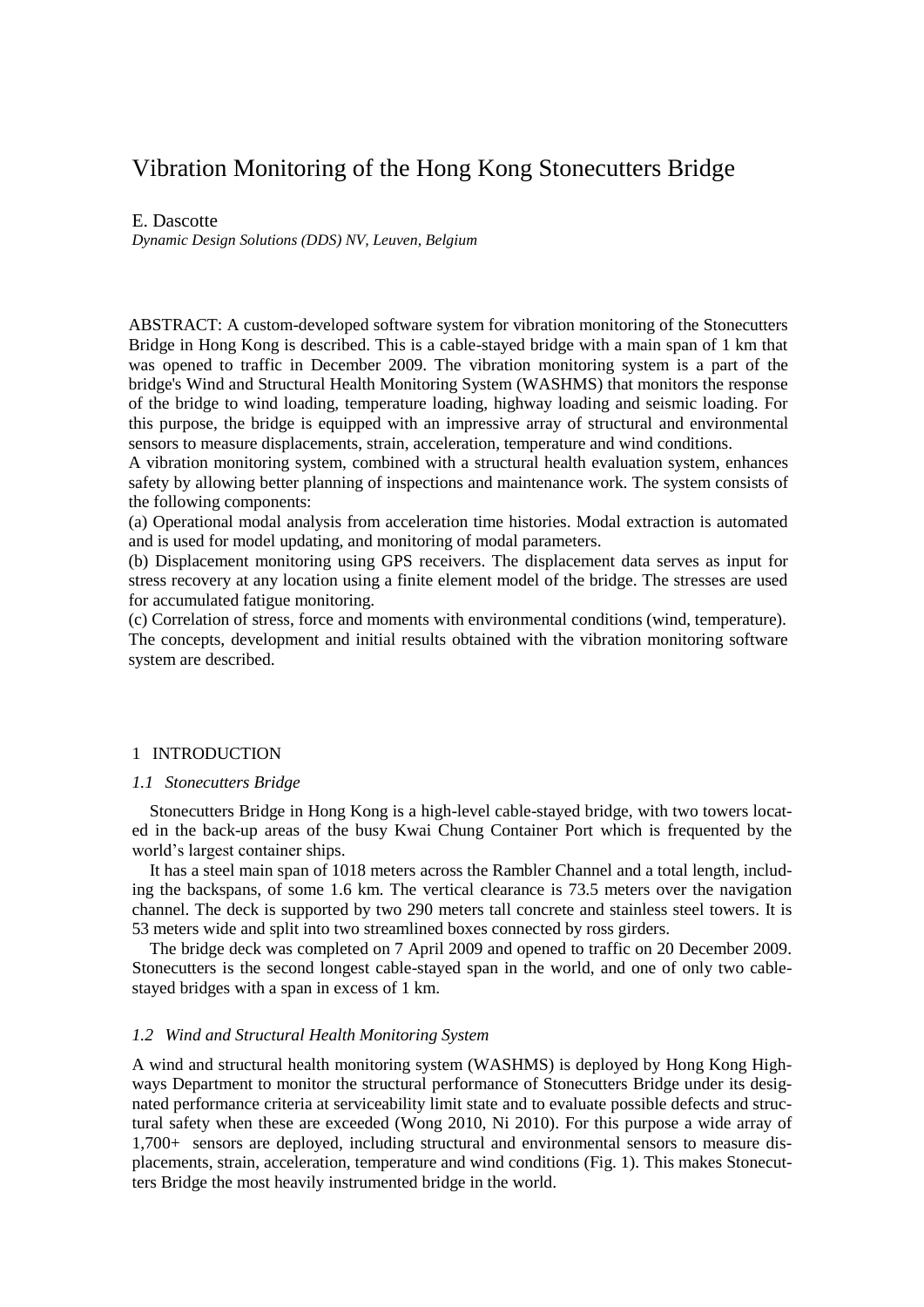

Figure 1 : Layout of sensory systems on Stonecutters Bridge.

Safety requirements have increased the focus on vibration monitoring using acceleration signals and displacements using GPS receivers. The acceleration signals are primarily used for operational modal analysis (OMA) to obtain reference values for validation and updating the finite element models of the bridge (Dascotte 2007). The measured displacements and updated finite element models are used in a hybrid method to compute the strains, stresses, forces and moments at any location of the bridge. Vibration monitoring, combined with a structural health evaluation system and fatigue assessment, enhances safety by allowing better planning of inspections and maintenance work.

The various sensory systems of Stonecutters Bridge are connected to 8 PC-based data acquisition units (DAU-1, DAU-2,…, DAU-8) that are installed at different locations on the bridge deck and in the towers. Each DAU is equipped with a GPS time synchronizer and is connected to an optical fiber backbone to an off-site control building that contains the data processing systems and a control room. In addition to the fixed installations, portable data acquisition systems for temporary accelerometer installations are connected by a wireless system.

This paper focuses on the dynamic features monitoring and geometrical configuration monitoring, respectively using OMA and GPS-based displacement analysis. Customized data processing and analysis programs that were developed by DDS are in operation since 2011. All custom-developments were made using the FEMtools software system (www.femtools.com).

#### 2 OPERATIONAL MODAL ANALYSIS

#### *2.1 Processing Acceleration Data*

Collection and processing of the dynamic signals received from fast sampling rate ( $\geq$  50 Hz) sensors, such as accelerometers and dynamic strains gauges, is by 24-bits and simultaneous data acquisition boards (Dewesoft Dewe-Orion-1624). All data are stored in an SQL database system that is accessible by the various data processing software packages.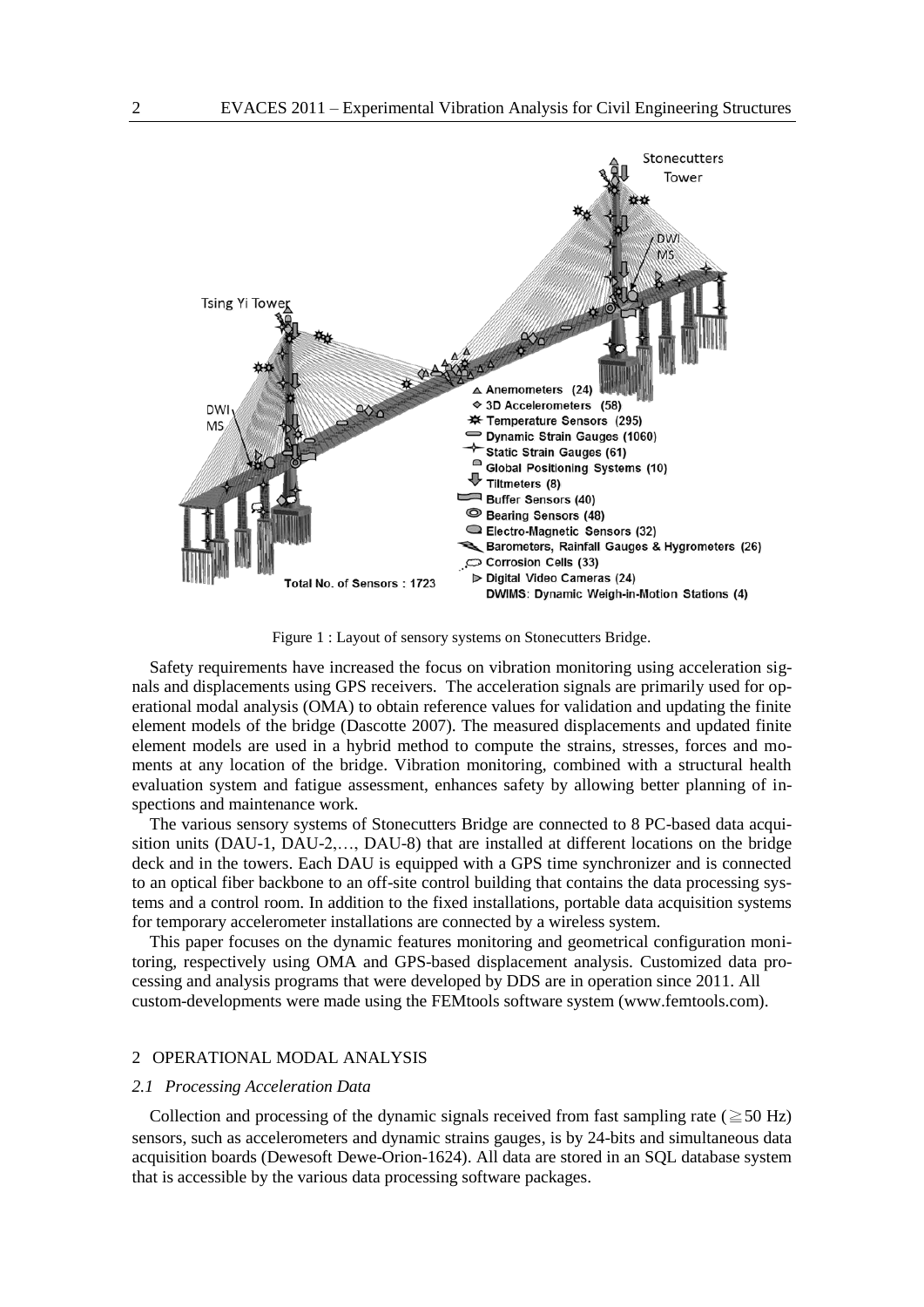Dynamic features monitoring refers to the use of accelerometers to extract the global modal parameters of the bridge such as modal frequencies, mode shapes, and modal damping ratios by means of operational modal analysis (OMA). These modal parameters form the bases for subsequent dynamic analyses of wind, highway and seismic load effects, for updating and refinement of the finite element models, and for supplying data to the structural health monitoring and evaluation systems. A high level of automation is required for continuous operational modal analysis with only minimal human intervention.

The data processing system for OMA is shown in Fig.2. Raw acceleration time histories are extracted from the SQL database by an acceleration data reader. Information on the sensors, the measurement channels and the test model are stored in separate tables for easy reconfiguration. The data reader can perform signal processing operations like filtering, decimation, de-trending and averaging before exporting the processed time histories to a graphical viewer or to internal or external OMA programs. The extracted modal parameters are further processed depending on the application or exported to a database for archiving.



Figure 2 : Processing of acceleration data.

#### *2.2 Modal Parameters Extraction*

Modal parameters extraction is done using two industry-standard OMA methods: (i) Stochastic Subspace Identification (SSI) with an external standalone program (ref. ARTeMIS; www.svibs.com) and (ii) Polyreference Least Squares Complex Frequency-Domain Estimator (pLSCF) with a module of the FEMtools program (ref. www.femtools.com).

The SSI method fits a mathematical model directly to the acceleration times series data by adjusting a set of parameters of the model to minimize the deviation between a predicted system response of the model and the measured system response.

The pLSCF method is a polyreference version of the well-known LSCF estimator that estimates a so-called common-denominator transfer function. The advantages of using multiple references is that also participation factors are available to construct the stabilization diagram and that closely spaced poles can be separated. The pLSCF method extracts the modal parameters in two separate steps: (a) extraction of the poles with frequencies, damping and modal participation factors and (b) estimation of the mode shapes and upper and lower residuals. Working with output-only data, the extractor is fed with cross power spectra between the responses and a number of carefully selected reference channels.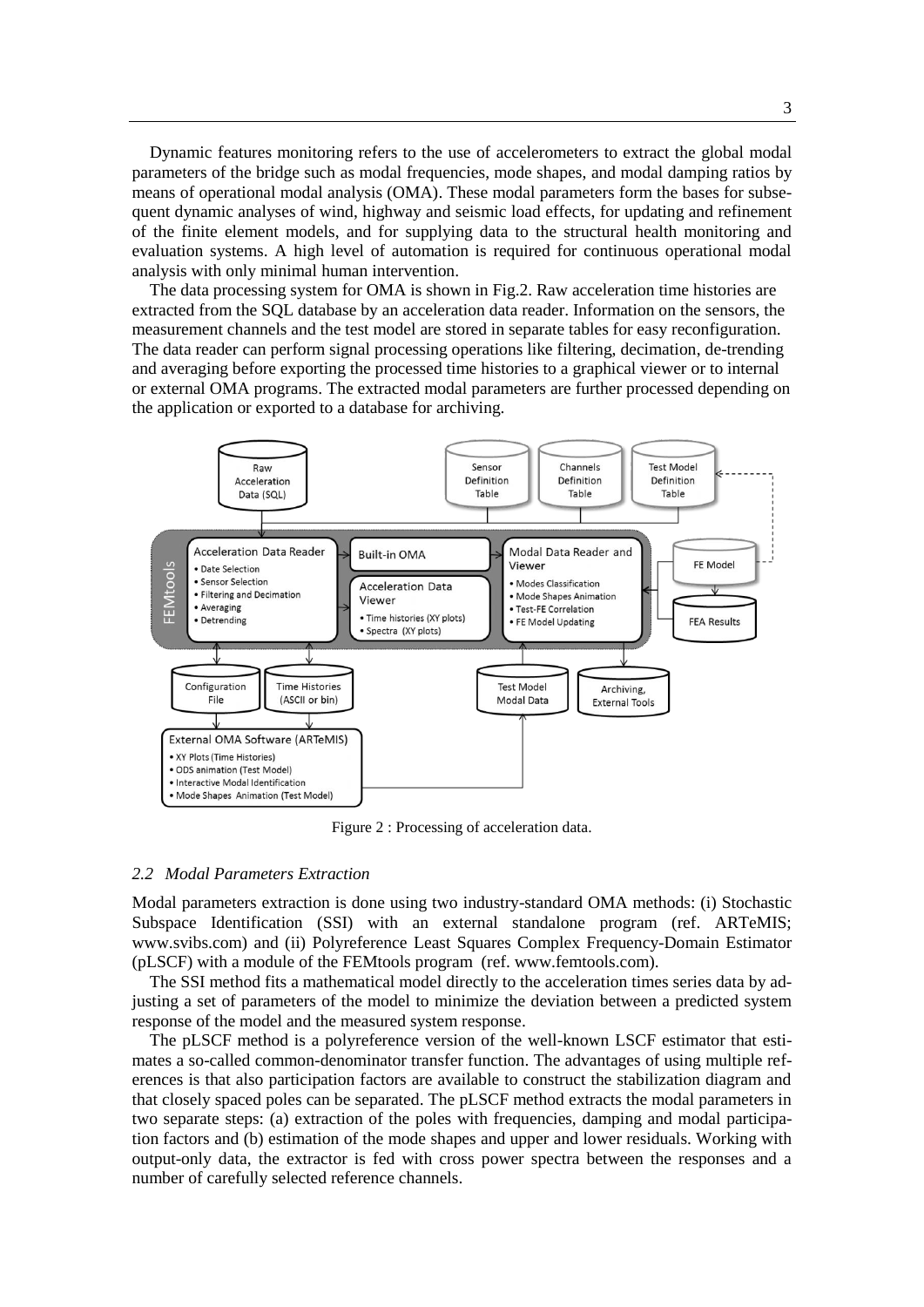For a more comprehensive description of these methods reference is made to literature on the subject (Guillaume et al. 2003, Van Overschee et al. 1996, Verboven 2002). Both methods produce very clear stabilization diagrams and are therefore suitable for automation of the pole selection process (Fig. 3). For the Stonecutters Bridge WASHMS, the external OMA software is mainly used for thorough data inspection and interactive processing. The built-in OMA is more suitable for automatic processing as it enables a smooth data flow between the acceleration data reader and the tools that make use of mode shapes.



Figure 3 : Stabilization diagrams for SSI (left) and pLSCF (right) methods.

## *2.3 Example using Global Modes Extraction*

A comparison was made between the results obtained with pLSCF, SSI and different finite element analysis (Table 1). The acceleration data was recorded on 25 December 2010 from 2 am to 3 am; 50 Hz sampling decimated by order 50 so that frequencies up to 0.5 Hz are extracted. Data from only 6 sensors was used (on both sides of the deck at 1/4 and 3/4 span and on each tower top). This was a night with strong winds (mean 43 km/h, ENE) and temperature of 12 degrees Celsius.

Considering the challenging conditions (the sensors at mid-span were unavailable; noisy data), the results obtained with the pLSCF and SSI methods are almost identical. This consistency between results obtained with two different OMA methods, one time-domain and another frequency-domain, inspires trust in the obtained mode shapes.

The HKP results refer to a recent ANSYS model of Stonecutters Bridge (Hong Kong Polytechnic 2010), ARUP are the results obtained with a NASTRAN model by Arup consulting engineers and HYD are the results provided by Hong Kong Highways Dpt. using a preliminary coarse NASTRAN model. It is to be noted that only the HKP team had access to experimental modal data at the time of modeling and therefore only their FE model can be considered as an updated model. As a result, correspondence between the OMA and HKP results is very good. Mode 5 appears in the OMA results as 2 distinct modes. Modes 6 and 10 obtained by the FE models could not be extracted with the given acceleration data.

| Table T: Frequency comparison between different OMA methods and FEA. |        |        |            |        |            |                                                         |  |
|----------------------------------------------------------------------|--------|--------|------------|--------|------------|---------------------------------------------------------|--|
| Mode                                                                 | pLSCF  | SSI    | <b>HKP</b> | ARUP   | <b>HYD</b> | Mode Description                                        |  |
|                                                                      | (Hz)   | (Hz)   | (Hz)       | (Hz)   | (Hz)       |                                                         |  |
| 1                                                                    | 0.1612 | 0.1613 | 0.1609     | 0.1536 | 0.1515     | $1st$ symmetric, lateral, bridge deck                   |  |
| 2                                                                    | 0.2128 | 0.2123 | 0.2121     | 0.2048 | 0.3470     | $1st$ symmetric, vertical, bridge deck                  |  |
| 3                                                                    | 0.2164 | 0.2161 | 0.2124     | 0.1858 | 0.1884     | 1 <sup>st</sup> asymmetric, lateral, towers             |  |
| 4                                                                    | 0.2240 | 0.2239 | 0.2185     | 0.1906 | 0.1873     | 1 <sup>st</sup> symmetric, lateral, towers              |  |
| 5                                                                    | 0.2498 | 0.2508 | 0.2605     | 0.2580 | 0.4053     | $1st$ asymmetric, vertical, bridge deck                 |  |
|                                                                      | 0.2613 | 0.2649 |            |        |            |                                                         |  |
| 6                                                                    |        |        | 0.3274     | 0.3251 | 0.4625     | Long. back spans and towers; vertical deck              |  |
|                                                                      | 0.3358 | 0.3346 | 0.3314     | 0.3289 | 0.5678     | 2 <sup>nd</sup> symmetric, vertical, bridge deck        |  |
| 8                                                                    | 0.3951 | 0.3946 | 0.3910     | 0.4066 |            | 2 <sup>nd</sup> asymmetric, vertical, bridge deck       |  |
| 9                                                                    | 0.4055 | 0.4051 | 0.3993     | 0.3871 | 0.3891     | $1st$ asymmetric, lateral, bridge deck                  |  |
| 10                                                                   |        |        | 0.4501     | 0.4496 | 0.6078     | 1 <sup>st</sup> torsion bridge deck; lateral back spans |  |

Table 1 : Frequency comparison between different OMA methods and FEA.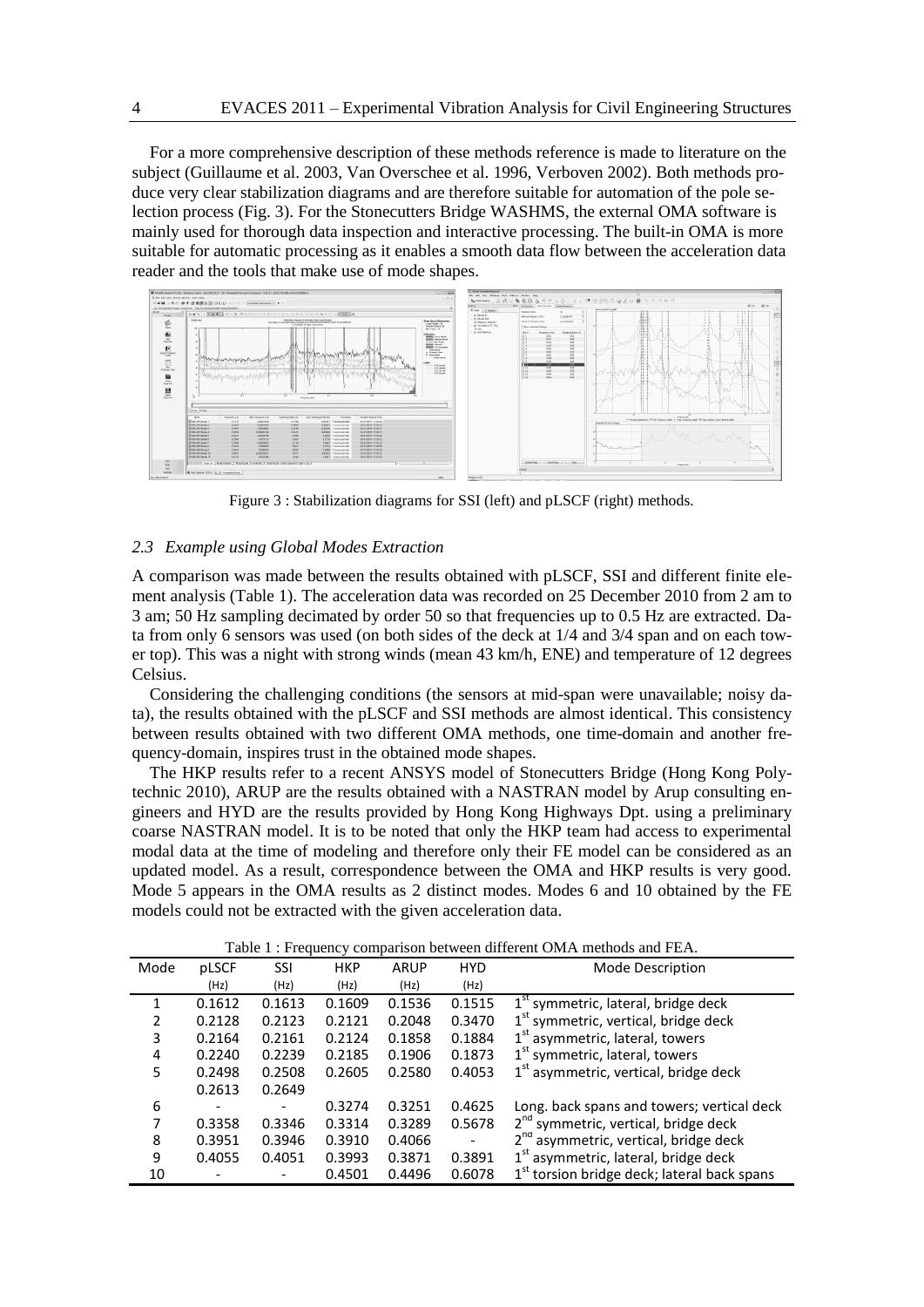To study the influence of recording length on the OMA results, data recorded on an average summer day with light winds and morning traffic was used (2 August 2010, from 8 am to 11 am; mean wind speed 14 km/h SW; 32 degrees Celsius). Table 2 shows that at least one hour recording length is needed under these conditions. With three hours recording the same number of mode shapes can be obtained as with one hour recording on a day with strong winds (Table 1). The values between brackets are weak poles.

| Mode | 30'   | 45'   | 60'     | 120'    | 180     | Mode Description                                  |
|------|-------|-------|---------|---------|---------|---------------------------------------------------|
|      | (Hz)  | (Hz)  | (Hz)    | (Hz)    | (Hz)    |                                                   |
|      | 0.159 | 0.160 | 0.160   | 0.160   | 0.161   | 1 <sup>st</sup> symmetric, lateral, bridge deck   |
|      | 0.210 | 0.210 | 0.210   | 0.210   | 0.211   | 1 <sup>st</sup> symmetric, vertical, bridge deck  |
| 3    |       |       |         |         | (0.216) | 1 <sup>st</sup> asymmetric, lateral, towers       |
| 4    |       |       | 0.223   | 0.223   | 0.223   | 1 <sup>st</sup> symmetric, lateral, towers        |
|      | -     |       | (0.248) | (0.248) | 0.248   | 1 <sup>st</sup> asymmetric, vertical, bridge deck |
| 6    |       |       |         |         | (0.326) | 2 <sup>nd</sup> symmetric, vertical, bridge deck  |
|      |       |       |         | (0.390) | (0.395) | 2 <sup>nd</sup> asymmetric, vertical, bridge deck |
| 8    |       | 0.405 | 0.405   | 0.404   | 0.405   | 1 <sup>st</sup> asymmetric, lateral, bridge deck  |

Table 2 : Frequencies obtained using different recording times with pLSCF method.

To study the influence of the time of day, the recordings of Monday 2 August 2010 were used to also extract modal parameters during 24 hours. The pLSCF method was used with one hour recordings. Based on previous experience, only up to 5 modes could be expected. The curves in Fig. 4 show that only during heavy traffic hours 5 modes can be extracted. Frequencies remain very stable throughout the day while modal damping increases and varies significantly during heavy traffic hours. During the night, with very light winds and less traffic, extraction either fails or less than 5 modes are found. There was no data available at noon, and during several hours in the evening and night.



Figure 4 : Frequency and damping tracking during 24 hours.

#### *2.4 Example using Extraction per Mode Type*

To improve the condition of the acceleration signals and to better separate the different types of mode shapes, the acceleration time series  $A_i$  at both sides of the deck (Fig. 5) are averaged using the following expressions:

Lateral acceleration of deck =

\n
$$
\frac{A_2 + A_5}{2}
$$
\nVertical acceleration of deck =

\n
$$
\frac{A_3 + A_6}{2}
$$
\nLongitudinal acceleration of deck =

\n
$$
\frac{A_1 + A_4}{2}
$$
\nTorsional acceleration of deck =

\n
$$
\frac{A_3 - A_6}{B}
$$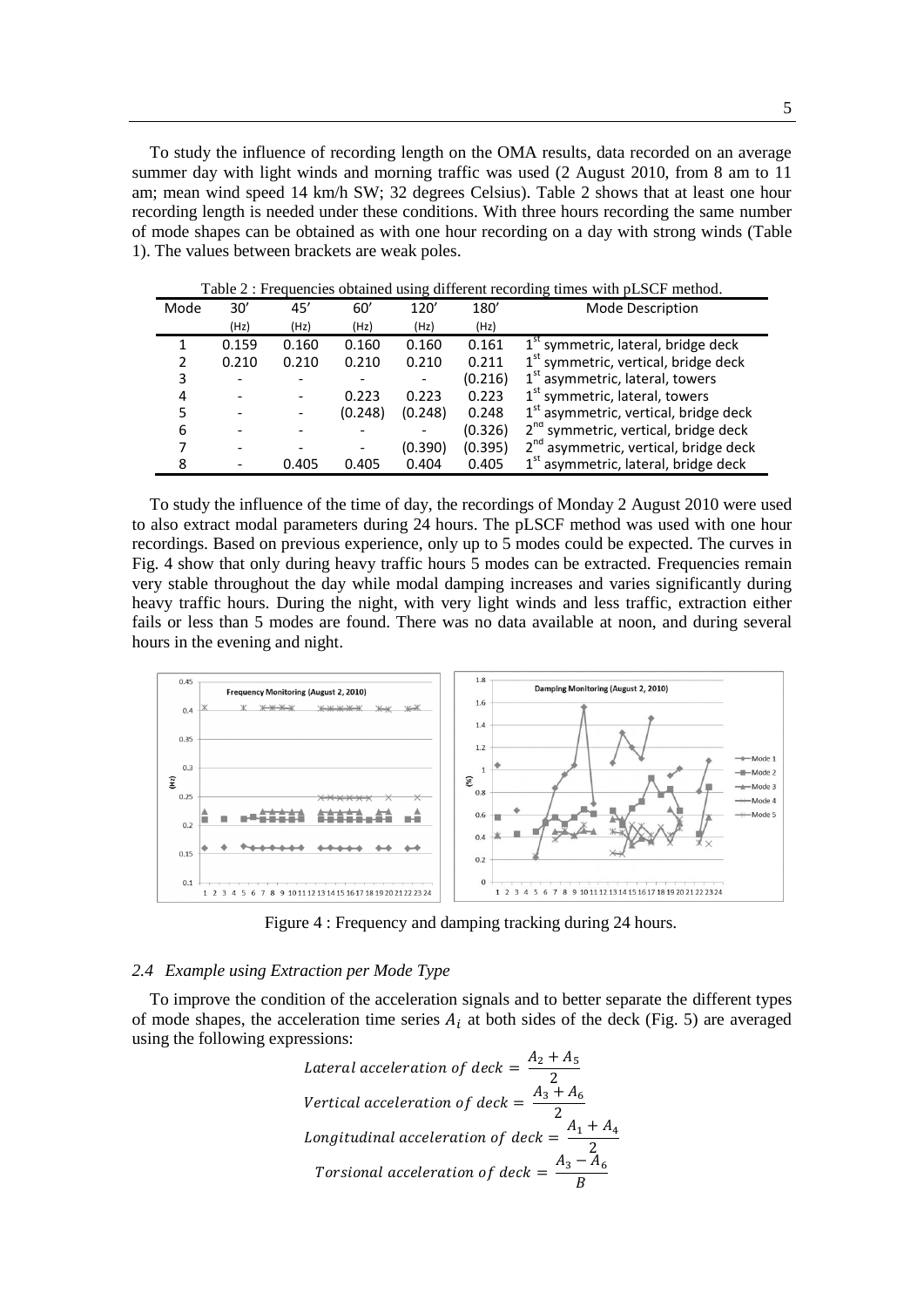Together with the accelerometers at the top of the towers this results in 6 types of time series. Each type is separately used for OMA and the resulting modes are labelled, combined and sorted by increasing frequency. The following mode shape types are obtained: (1) Vertical Flexural Mode of Bridge Deck; (2) Lateral Flexural Mode of Bridge Deck; (3) Torsional Mode of Bridge Deck; (4) Longitudinal Flexural Mode of Bridge Deck; (5) Longitudinal Flexural Mode of Bridge Towers; and (6) Lateral Flexural Mode of Bridge Towers. The torsional and vertical modes of the towers are not considered. The entire procedure is automated as part of the built-in OMA tool (Fig 2.).



Figure 5 : Layout of the accelerometers on the bridge deck.

Table 3 shows the resulting frequencies and damping compared to the results obtained with the global approach. One hour recording on 2 August 2010 from 8 am to 9 am was used. The results demonstrate that using this approach, the same number of modes can be extracted as with a one hour recording on a day with strong winds or using three hour recordings on a day with light winds.

|           | $\cdots$   |                |            |                |                                                   |  |  |  |  |  |
|-----------|------------|----------------|------------|----------------|---------------------------------------------------|--|--|--|--|--|
| Mode      | Per Type   |                | Global     |                | Mode Description                                  |  |  |  |  |  |
|           | Freq. (Hz) | Damping $(\%)$ | Freq. (Hz) | Damping $(\%)$ |                                                   |  |  |  |  |  |
|           | 0.160      | 1.09           | 0.160      | 1.04           | $1st$ symmetric, lateral, bridge deck             |  |  |  |  |  |
| $\bigcap$ | 0.210      | 0.54           | 0.210      | 0.58           | $1st$ symmetric, vertical, bridge deck            |  |  |  |  |  |
| 3         | 0.210      | 0.68           |            |                | $1st$ asymmetric, lateral, towers                 |  |  |  |  |  |
| 4         | 0.228      | 0.87           | 0.223      | 0.51           | $1st$ symmetric, lateral, towers                  |  |  |  |  |  |
|           | 0.249      | 0.54           |            |                | 1 <sup>st</sup> asymmetric, vertical, bridge deck |  |  |  |  |  |
|           | 0.260      | 0.51           |            |                |                                                   |  |  |  |  |  |
| 6         | 0.335      | 0.44           |            |                | $2nd$ symmetric, vertical, bridge deck            |  |  |  |  |  |
|           | 0.395      | 0.65           |            |                | $2nd$ asymmetric, vertical, bridge deck           |  |  |  |  |  |
|           | 0.405      | 0.81           | 0.405      | 0.46           | $1st$ asymmetric, lateral, bridge deck            |  |  |  |  |  |

Table 3 : Modal extraction per mode type versus global extraction using 1 hour recording.

### 3 DISPLACEMENT AND STRESS MONITORING

#### *3.1 Processing of Displacement Data*

Using custom-developed data processing tools that are similar to what is shown in Fig. 2, displacements of GPS receivers are retrieved from an SQL database for further processing by a program for displacement and stress monitoring (Fig 6). The GPS system converts the raw GPS signals (longitude, latitude and height) to displacements of the GPS receivers in the bridge coordinate system prior to storage in the SQL database.

There are 10 GPS receivers planned of which 8 were available at the time of testing (Feb. 2011). Like the accelerometers used in the previous section, they are located at the tower tops, and at both sides of the bridge deck at 1/4, 1/2 and 3/4 span. The displacements obtained by the GPS system (Leica) are said to be accurate to  $+/- 2$  cm. This is achieved by using an error correction signal emitted by a reference transmitter on the ground with an exactly known position. The sampling rate is 20 Hz. The atmospheric conditions in Hong Kong are in general suitable for the proper functioning of the GPS system. However, during passing of heavy clouds the performance of the system may be negatively influenced. During the test period it was observed that GPS signals sometimes show spurious behavior or become temporarily unavailable. Appropriate signal processing is therefore mandatory to condition the data (i.e. removal of outliers, interpolation of missed measurements,…).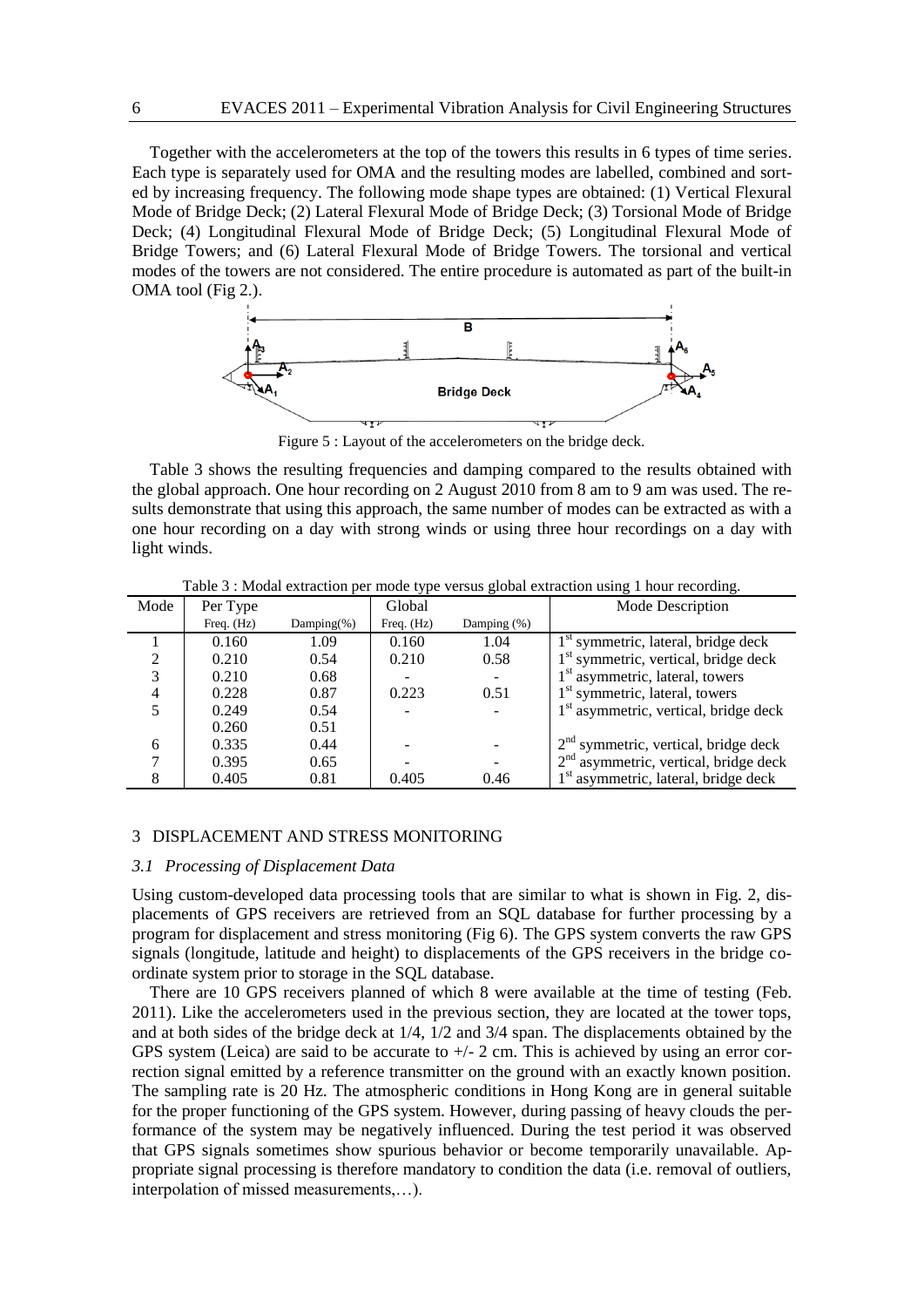

Figure 6 : Processing of the displacement and stress data.

## *3.2 Expansion of Displacements and Stress Recovery*

Using an updated finite element model, the sparse set of displacements measured at the GPS receiver locations can be expanded using a modal-based method to obtain displacements at all FE node locations. The transformation matrix that is used by this expansion process can also be applied to obtain forces, moments, strain, or stress at any location in the bridge. This is a very efficient process that can be performed on real-time or historical GPS data and requires only minimal data storage capacity and computational effort.

Consider the following expression that relates the unknown transient element forces with modal element forces:

$$
\{ef(t)\} = \sum_{i=1}^{nmode} q_i(t) \{EF_i\} \tag{1}
$$

where  $\{ef(t)\}$  are the transient element forces vector at given time step t,  $q_i(t)$  are the modal participation factors at given time step t,  ${E}F_t$  are the modal element forces for mode i and *nmode* is the number of modes taken into account. Note that element forces in Eq. (1) can be substituted by any modal type of data that can obtained by finite element analysis like displacement, strain, or stress.

For any given time step t, the modal participation factors are obtained by solving the following system:

$$
\begin{bmatrix}\nU_{1,1} & \dots & U_{1,nmode} \\
\vdots & \dots & \vdots \\
U_{nd,1} & \dots & U_{nd,nmode}\n\end{bmatrix}\n\begin{Bmatrix}\nq_1(t) \\
\vdots \\
q_{nmode}(t)\n\end{Bmatrix} =\n\begin{Bmatrix}\nu_1(t) \\
\vdots \\
u_{nd}(t)\n\end{Bmatrix}
$$
\n(2)

where  $\{u(t)\}\$ are the transient displacements (measured) at given time step t,  $U_i$  are the modal displacements for mode i and *nd* is the number of measured displacements. Practical implementation is shown in Fig. 6.

The validity of the process depends on the refinement of the finite element model, the proper choice of sensor locations and a sufficient number of mode shapes:

The finite element model will have to be continuously updated to account for any structural changes in the bridge during its lifetime. Different transformation matrices can be used depending on the displacement amplitudes as a way to consider nonlinear behavior of the bridge.

The type of sensors to construct Eq. 2 are GPS receivers but could also include strain gauges. The number and position of the GPS receivers is fixed in this case and currently no strain gauges are used.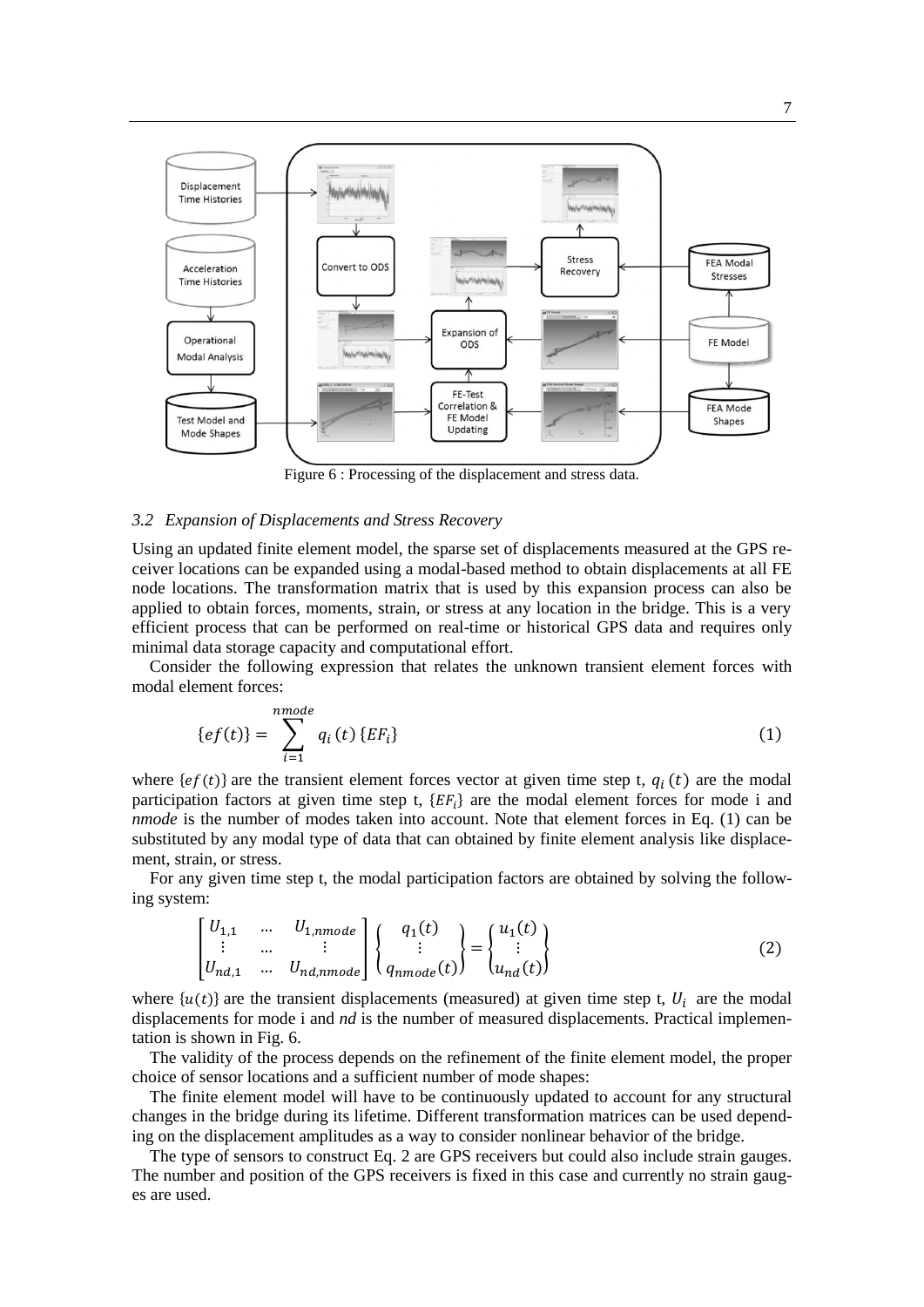The mode shapes, and corresponding modal element forces or other modal results, form a basis of vectors that is used by the expansion procedure. The required number of modes is to be determined but is a priori limited to the modes that can be validated by operational modal analysis. More modes can be used if such modes are considered needed. Additional vectors like static deformed shapes can be added if deemed necessary to improve the quality of the expansion procedure.

Verification of the selected configuration was done by comparing the forces and moments time histories obtained by the expansion procedure with the results obtained by simulation.

Knowing the stresses resulting from the actual deformation of the bridge during its service life is desirable as they provide input to an accumulated fatigue monitoring procedure. This will allow to adjust the 120-years design life time. In practice, the information on the actual loading that the bridge was subjected to is mainly used to support decision-making about the inspection and maintenance intervals.

Although stresses will also be computed using various updated finite element models of the bridge, and using statistical and probabilistic load information obtained by the WASHMS sensors (more specifically wind, temperature, traffic and seismic), the GPS system with stress recovery provides an alternative by recording and monitoring the actual deformation of the bridge at all times. This is especially true for incidental loading situations like vessel collisions or extreme transient loading like during typhoons or earthquakes.

The strain and stress data obtained by the recovery process can be used as an alternative to strain recording using strain gauges. During the initial service life, the recorded strain data will remain the primary source for fatigue monitoring and serve as references for finite element model validation and updating. The economies that can be realized with the GPS-based approach are, however, significant and therefore it is expected that with time, as confidence in the process builds up, the need for continuous strain recording may be re-evaluated.

# *3.3 Correlation with Wind and Temperature Data*

Large cable-stayed bridges like Stonecutters Bridge are subject to varying environmental conditions such as temperature and wind. These environmental effects cause changes in displacements and modal properties, which may mask the changes caused by structural damage.

Additional data readers have been developed to retrieve recorded environmental data from the central database. This includes wind speed, direction, power spectrum and temperatures at different locations on the bridge. They are used for correlation against modal parameters, maximal displacements of the deck and towers, and tower base forces and moments.

Postprocessing of the results includes producing scatter plots and histograms, computing various statistical quantities or performing regression analysis. This information helps bridge engineers to gain understanding of the variability of monitoring parameters which is needed by the subsequent structural health rating and evaluation systems.

# 4 CONCLUSIONS

Initial results obtained with a custom-developed vibration monitoring software system for Stonecutters Bridge have been presented. State of the art techniques for operational modal analysis and a hybrid method for displacement and stress recovery using data from GPS receivers and an updated finite element model of the bridge have been successfully deployed and integrated in the bridge wind and structural health monitoring system. Operational modal analysis under different conditions were evaluated and compared to determine optimal configurations for automated monitoring of modal parameters. Substantial economies can be realized with a GPSbased displacement and stress monitoring system as an alternative or complement to experimental strain gauge monitoring.